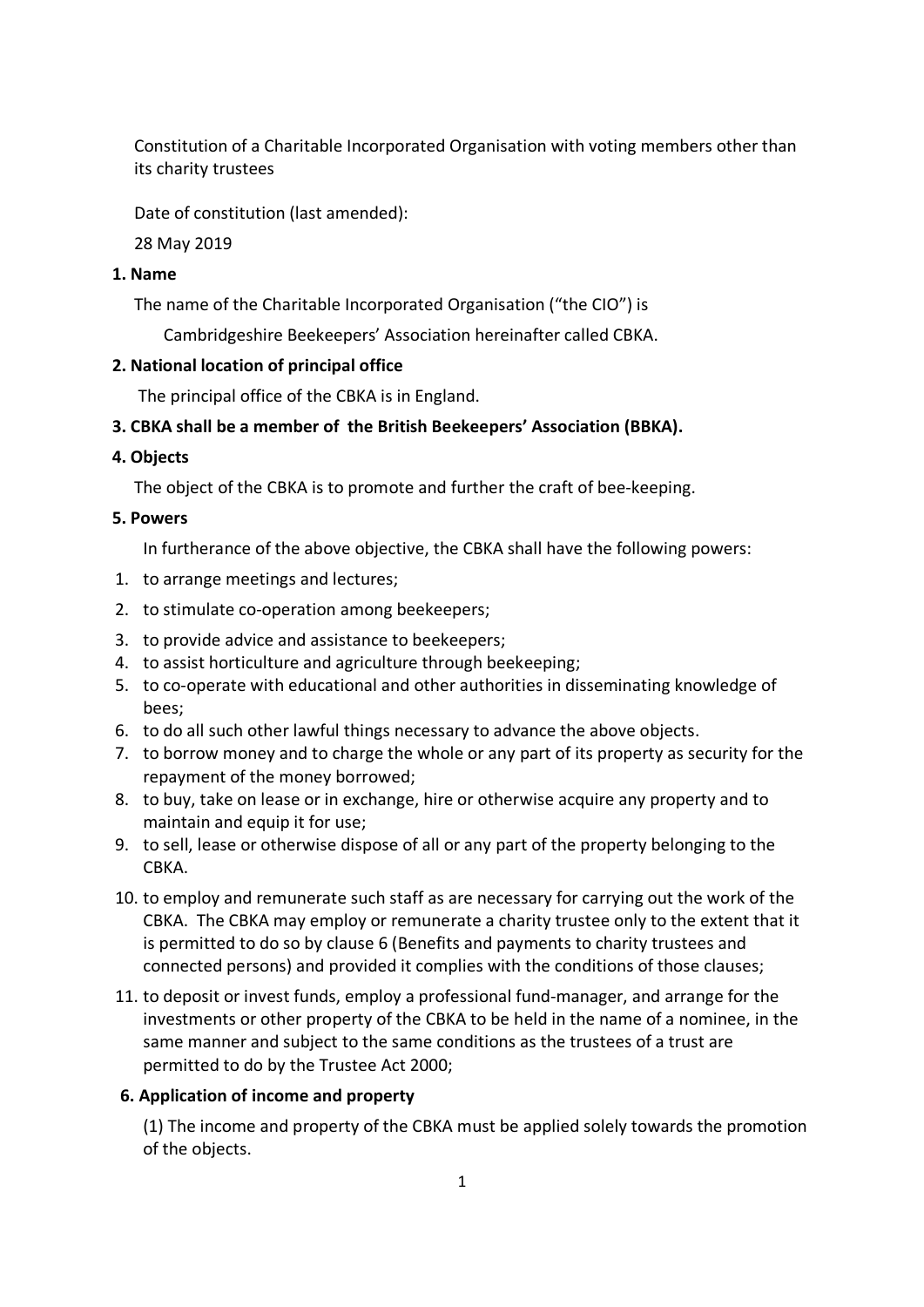(a) A charity trustee is entitled to be reimbursed from the property of the CBKA or may pay out of such property reasonable expenses properly incurred by him or her when acting on behalf of the CBKA.

(b) A charity trustee may benefit from trustee indemnity insurance cover purchased at the CBKA's expense in accordance with, and subject to the conditions in, section 189 of the Charities Act 2011.

(2) None of the income or property of the CBKA may be paid or transferred directly or indirectly by way of dividend, bonus or otherwise by way of profit to any member of the CBKA. This does not prevent a member who is not also a charity trustee receiving:

(a) benefit from the CBKA as a beneficiary of the CBKA;

(b) reasonable and proper remuneration for any goods or services supplied to the CBKA.

(3) Nothing in this clause shall prevent a charity trustee or connected person receiving any benefit or payment which is authorised by Clause 6.

### **7. Benefits and payments to charity trustees and connected persons**

(1) General provisions

No charity trustee or connected person may:

(a) buy or receive any goods or services from the CBKA on terms preferential to those applicable to members of the public;

(b) sell goods, services, or any interest in land to the CBKA;

(c) be employed by, or receive any remuneration from, the CBKA;

(d) receive any other financial benefit from the CBKA;

unless the payment or benefit is permitted by sub-clause (2) of this clause, or authorised by the court or the prior written consent of the Charity Commission ("the Commission") has been obtained. In this clause, a "financial benefit" means a benefit, direct or indirect, which is either money or has a monetary value.

(2) Scope and powers permitting trustees' or connected persons' benefits

(a) A charity trustee or connected person may receive a benefit from the CBKA as a beneficiary provided that it is available generally to the beneficiaries of the CBKA

(b) A charity trustee or connected person may enter into a contract for the supply of services, or of goods that are supplied in connection with the provision of services, to the CBKA where that is permitted in accordance with, and subject to the conditions in, section 185 to 188 of the Charities Act 2011.

(c) Subject to sub-clause (3) of this clause a charity trustee or connected person may provide the CBKA with goods that are not supplied in connection with services provided to the CBKA by the charity trustee or connected person.

(d) A charity trustee or connected person may receive interest on money lent to the CBKA at a reasonable and proper rate which must be not more than the Bank of England bank rate (also known as the base rate).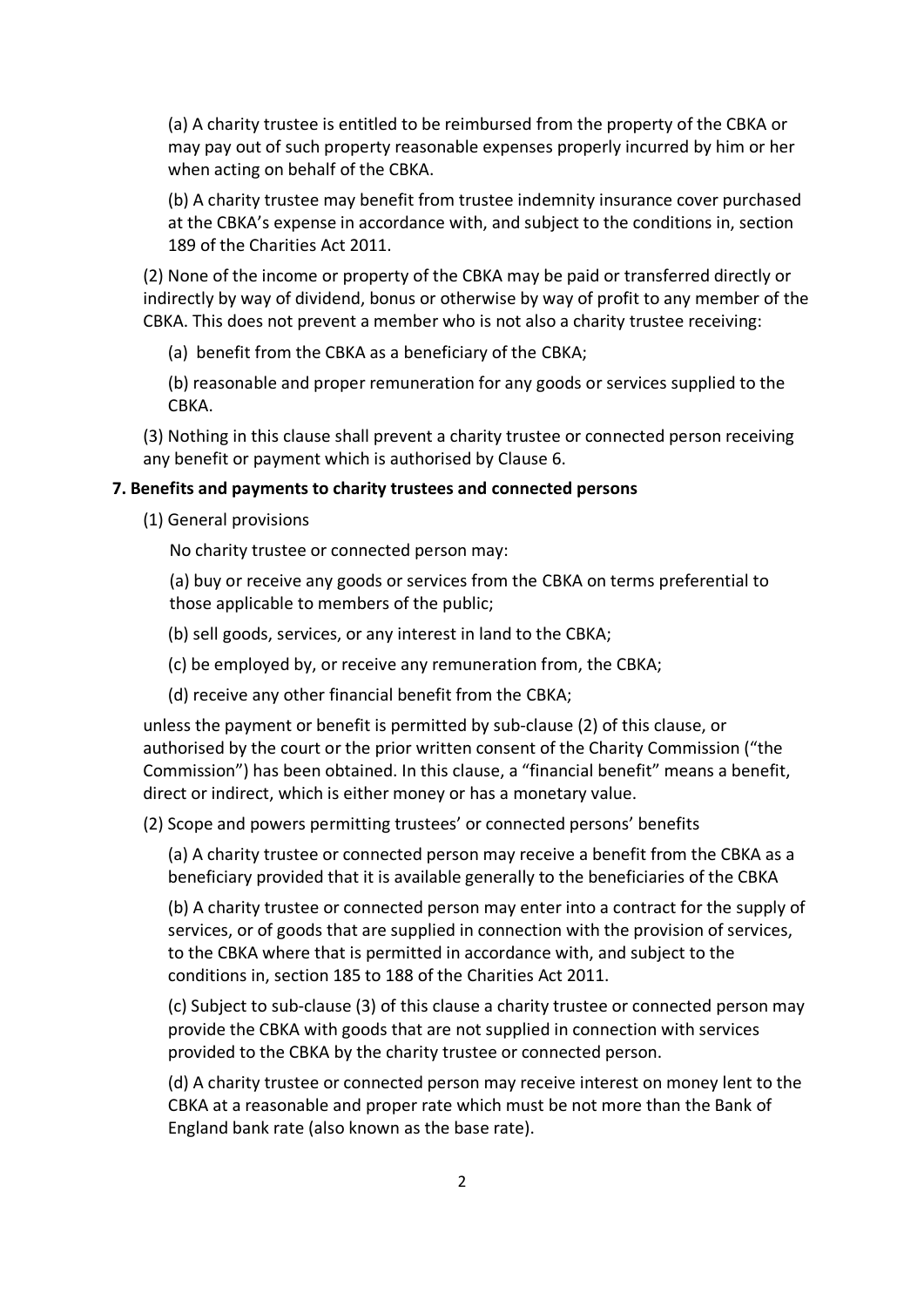(e) A charity trustee or connected person may receive rent for premises let by the trustee or connected person to the CBKA. The amount of the rent and the other terms of the lease must be reasonable and proper. The charity trustee concerned must withdraw from any meeting at which such a proposal or the rent or other terms of the lease are under discussion.

(f) A charity trustee or connected person may take part in the normal trading and fundraising activities of the CBKA on the same terms as members of the public.

(3) Payment for supply of goods only – controls

The CBKA and its charity trustees may only rely upon the authority provided by subclause (2) (c) of this clause if each of the following conditions is satisfied:

(a)The amount or maximum amount of the payment for the goods is set out in a written agreement between the CBKA and the charity trustee or connected person supplying the goods ("the supplier").

(b) The amount or maximum amount of the payment for the goods does not exceed what is reasonable in the circumstances for the supply of the goods in question.

(c) The other charity trustees are satisfied that it is in the best interests of CBKA to contract with the supplier rather than with someone who is not a charity trustee or connected person. In reaching that decision the charity trustees must balance the advantage of contracting with a charity trustee or connected person against the disadvantages of doing so.

(d) The supplier is absent from the part of any meeting at which there is discussion of the proposal to enter into a contract or arrangement with him or her or it with regard to the supply of goods to CBKA.

(e) The supplier does not vote on any such matter and is not to be counted when calculating whether a quorum of charity trustees is present at the meeting.

(f) The reason for their decision is recorded by the charity trustees in the minute book.

(g) A majority of the charity trustees then in office are not in receipt of remuneration or payments authorised by clause 6.

### **8. Conflicts of interest and conflicts of loyalty**

A charity trustee must:

(1)declare the nature and extent of any interest, direct or indirect, which he or she has in a proposed transaction or arrangement with CBKA or in any transaction or arrangement entered into by CBKA which has not previously been declared; and

(2) absent himself or herself from any discussions of the charity trustees in which it is possible that a conflict of interest will arise between his or her duty to act solely in the interests of CBKA and any personal interest (including but not limited to any financial interest).

Any charity trustee absenting himself or herself from any discussions in accordance with this clause must not vote or be counted as part of the quorum in any decision of the charity trustees on the matter.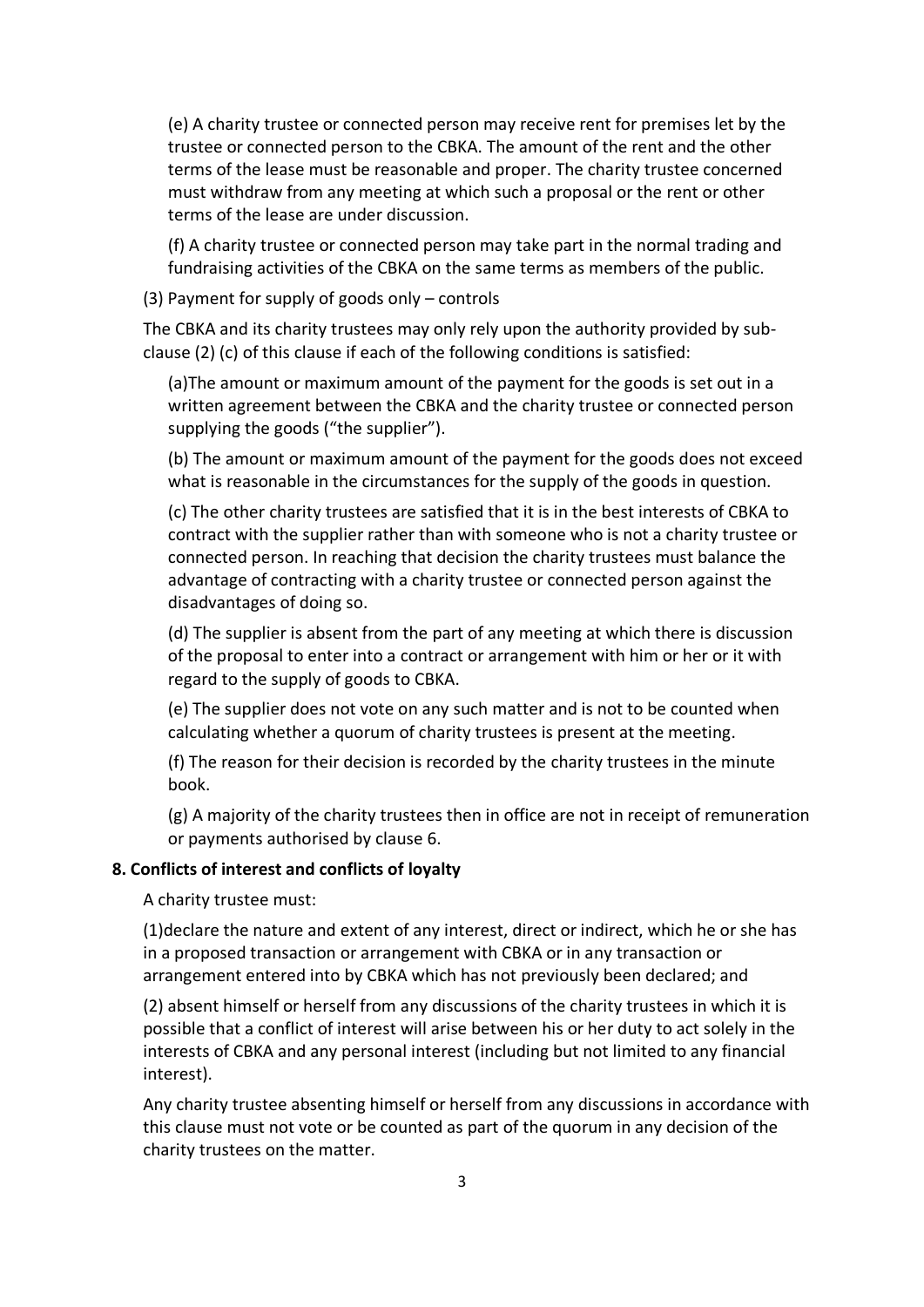### **9. Liability of members to contribute to the assets of CBKA if it is wound up**

If the CBKA is wound up, the members of the CBKA have no liability to contribute to its assets and no personal responsibility for settling its debts and liabilities.

#### **10. Membership of CBKA**

(1) Admission of new members

(a) Eligibility

Membership of the CIO is open to anyone who is interested in furthering the objects of CBKA, and who, by applying for membership, has indicated his or her agreement to become a member and acceptance of the duty of members set out in sub-clause (3) of this clause.

Categories of membership shall be:

Ordinary Member: person over 18 years of age who keeps bees and, as such, becomes a Registered Member of BBKA.

Partner Member: person over 18 years of age who resides at the same address as the Ordinary Member and may wish to handle bees and, as such, becomes a Partner Member of BBKA.

Associate Member: person over 18 years of age who does not keep bees and does not become a Registered Member of BBKA.

Companion Member: person who is a member of the household of an Ordinary or Associate Member.

Junior Member: person under 18 years of age who does not keep bees and does not become a Registered Member of BBKA. Persons under 18 years of age cannot be insured against third party risks by the BBKA and must only handle bees under the supervision of an Ordinary Member or Partner Member.

Honorary Life Member: person who is elected in recognition of distinguished service to CBKA.

Subscriptions for each year fall due on 1<sup>st</sup> January.

Members shall pay annual subscriptions of such amounts as may be approved by resolution of an Annual or Special General Meeting, to become operative from 1<sup>st</sup> January of the following year. Included within the annual subscription for Ordinary Members shall be fees for membership of BBKA and premiums for minimum Bee Diseases Insurance cover and for Partner Members, fees for membership of BBKA. The Trustees may adjust the overall subscription once in any year, to cover revised capitation fees levied by the BBKA and the premium set by BDI, without the need to seek approval at a General meeting.

(b) Admission procedure

The charity trustees:

(i) may require applications for membership to be made in any reasonable way that they decide;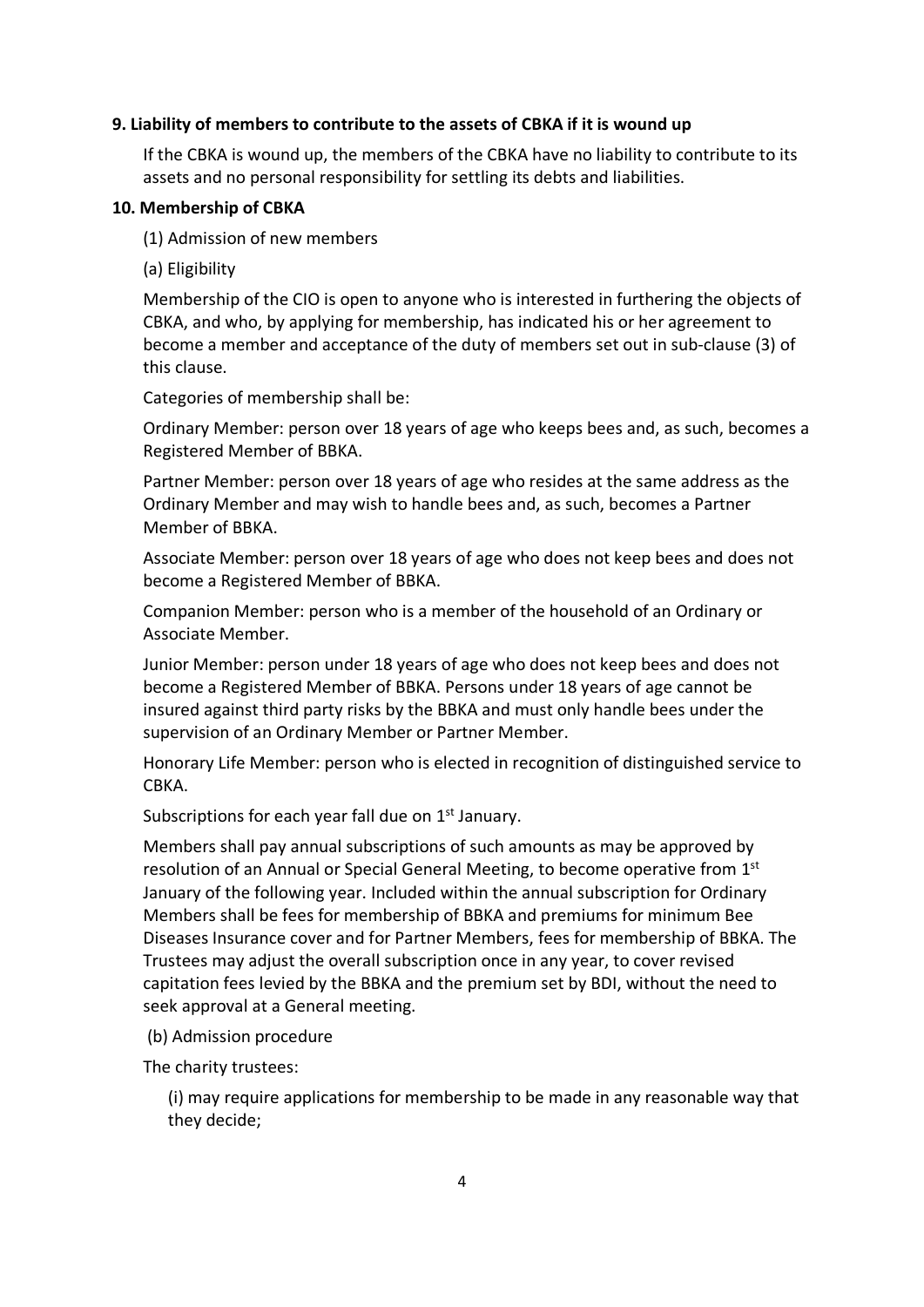(ii) may refuse an application for membership if they believe that it is in the best interests of the CBKA for them to do so;

(iii) shall, if they decide to refuse an application for membership, give the applicant their reasons for doing so, within 21 days of the decision being taken, and give the applicant the opportunity to appeal against the refusal; and

(iv) shall give fair consideration to any such appeal, and shall inform the applicant of their decision, but any decision to confirm refusal of the application for membership shall be final.

(2) Transfer of membership

Membership of the CBKA cannot be transferred to anyone else.

(3) Duty of members

It is the duty of each member of the CBKA to exercise his or her powers as a member of CBKA in the way he or she decides in good faith would be most likely to further the purposes of CBKA.

(4) Termination of membership

(a) Membership of CBKA comes to an end if:

(i) the member dies; or

(ii) the member sends a notice of resignation to the charity trustees; or

(iii) any sum of money owed by the member to CBKA is not paid in full within three months of its falling due; or

the charity trustees decide that it is in the best interests of CBKA that the member in question should be removed from membership, and pass a resolution to that effect.

(b) Before the charity trustees take any decision to remove someone from membership of CBKA they must:

(i) inform the member of the reasons why it is proposed to remove him, her or it from membership;

(ii) give the member at least 21 clear days' notice in which to make representations to the charity trustees as to why he, she or it should not be removed from membership;

(iii) at a duly constituted meeting of the charity trustees, consider whether or not the member should be removed from membership;

(iv) consider at that meeting any representations which the member makes as to why the member should not be removed; and

(v) allow the member, or the member's representative, to make those representations in person at that meeting, if the member so chooses.

### **11. Members' decisions**

(1) General provisions

Decisions of the members of CBKA may be taken either by vote at a general meeting as provided in sub-clause (2) of this clause.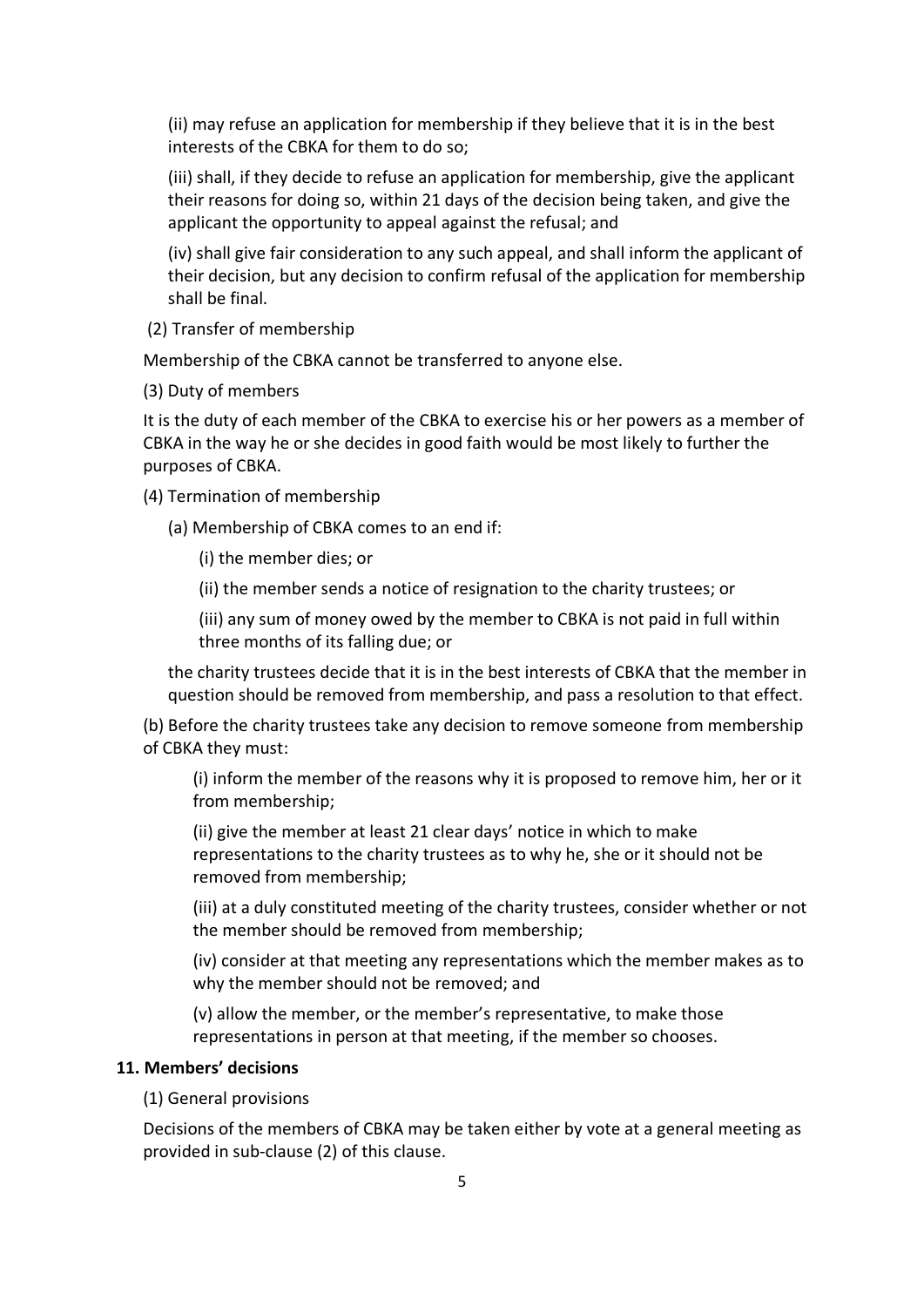(2) Taking ordinary decisions by vote

Any decision of the members of CBKA may be taken by means of a resolution at a general meeting. Such a resolution may be passed by a simple majority of votes cast at the meeting

(a) Any decision to amend this constitution must be taken in accordance with clause 29 of this constitution (Amendment of Constitution).

(b) Any decision to wind up or dissolve the CBKA must be taken in accordance with clause 30 of this constitution (Voluntary winding up or dissolution). Any decision to amalgamate or transfer the undertaking of the CBKA to one or more other CIOs must be taken in accordance with the provisions of the Charities Act 2011

#### **12. General meetings of members**

(1) Types of general meeting

There must be an annual general meeting (AGM) of the members of the CBKA. The first AGM must be held within 18 months of the registration of the CIO, and subsequent AGMs must be held at intervals of not more than 15 months. The AGM must receive the annual statement of accounts (duly audited or examined where applicable) and the trustees' annual report, and must elect trustees as required under clause 14.

Other general meetings of the members of the CBKA may be held at any time.

All general meetings must be held in accordance with the following provisions:

2) Calling general meetings

(a) The charity trustees:

(i) must call the annual general meeting of the members of the CIO in accordance with sub-clause (1) of this clause, and identify it as such in the notice of the meeting; and

(ii) may call any other general meeting of the members at any time.

(b) The charity trustees must, within 21 days, call a general meeting of the members of CBKA if:

(i) they receive a request to do so from at least 10% of the members of CBKA; and

(ii) the request states the general nature of the business to be dealt with at the meeting, and is authenticated by the member(s) making the request.

(c) If, at the time of any such request, there has not been any general meeting of the members of the CBKA for more than 12 months, then sub-clause (b)(i) of this clause shall have effect as if 5% were substituted for 10%.

(d) Any such request may include particulars of a resolution that may properly be proposed, and is intended to be proposed, at the meeting.

(e) A resolution may only properly be proposed if it is lawful, and is not defamatory, frivolous or vexatious.

(f) Any general meeting called by the charity trustees at the request of the members of CBKA must be held within 28 days from the date on which it is called.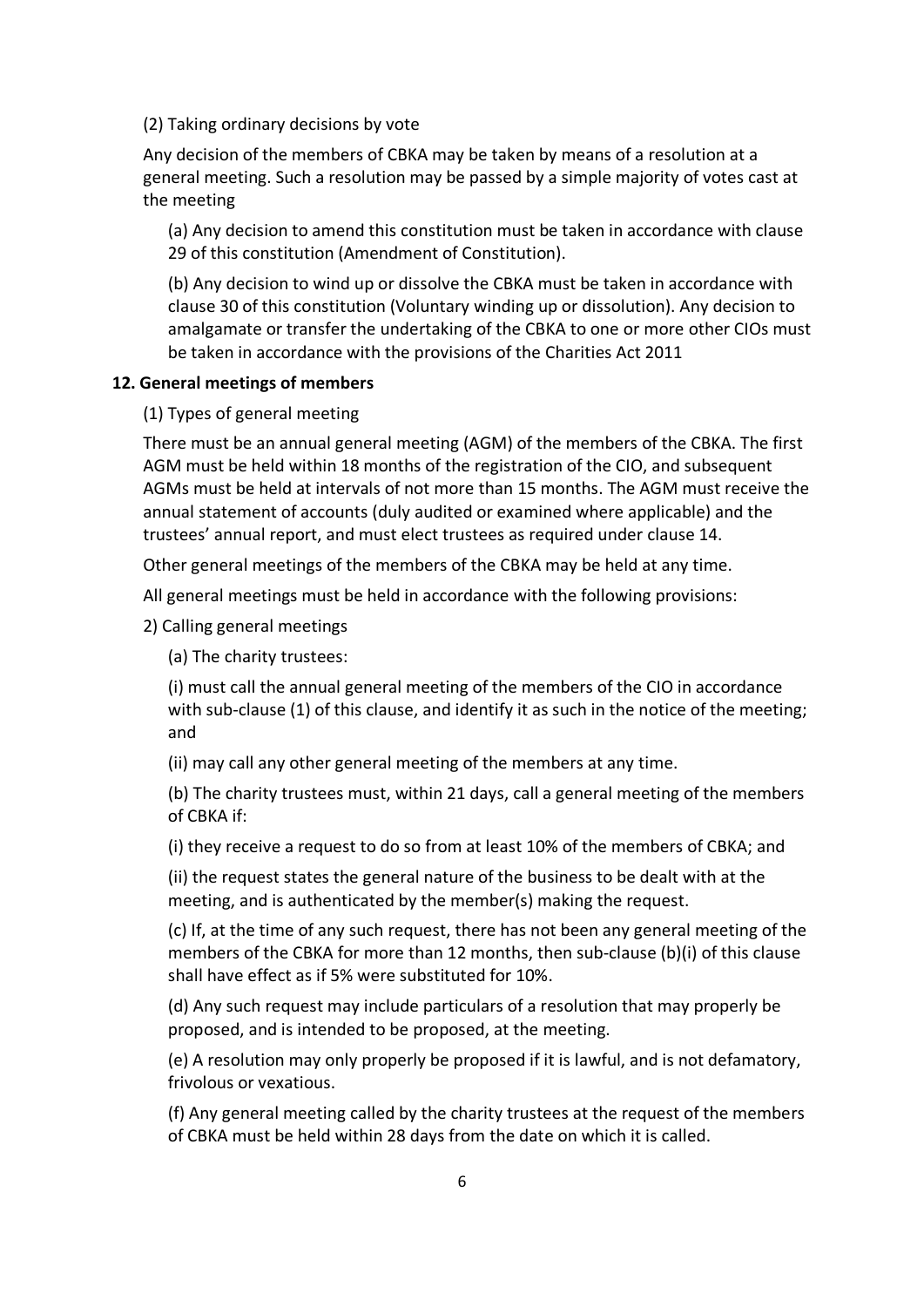(g) If the charity trustees fail to comply with this obligation to call a general meeting at the request of its members, then the members who requested the meeting may themselves call a general meeting.

(h) A general meeting called in this way must be held not more than 3 months after the date when the members first requested the meeting.

(i) The CBKA must reimburse any reasonable expenses incurred by the members calling a general meeting by reason of the failure of the charity trustees to duly call the meeting, but the CBKA shall be entitled to be indemnified by the charity trustees who were responsible for such failure.

(3) Notice of general meetings

(a) The charity trustees, or, as the case may be, the relevant members of CBKA, must give at least 14 clear days' notice of any general meeting to all of the members.

(b) If it is agreed by not less than 90% of all members of CBKA, any resolution may be proposed and passed at the meeting even though the requirements of sub-clause (3) (a) of this clause have not been met. This sub-clause does not apply where a specified period of notice is strictly required by another clause in this constitution, by the Charities Act 2011 or by the General Regulations.

(c) The notice of any general meeting must:

(i) state the time and date of the meeting:

(ii) give the address at which the meeting is to take place;

(iii) give particulars of any resolution which is to be moved at the meeting, and of the general nature of any other business to be dealt with at the meeting; and

(iv) if a proposal to alter the constitution of CBKA is to be considered at the meeting, include the text of the proposed alteration;

(v) include, with the notice for the AGM, the annual statement of accounts and trustees' annual report, details of persons standing for election or re-election as trustee, or where allowed under clause 23 (Use of electronic communication), details of where the information may be found on the CBKA's website.

(d) Proof that an envelope containing a notice was properly addressed, prepaid and posted; or that an electronic form of notice was properly addressed and sent, shall be conclusive evidence that the notice was given. Notice shall be deemed to be given 48 hours after it was posted or sent.

(e) The proceedings of a meeting shall not be invalidated because a member who was entitled to receive notice of the meeting did not receive it because of accidental omission by CBKA.

#### (4) Chairing of general meetings

The person elected as chair by the members, shall, if present at the general meeting and willing to act, preside as chair of the meeting. Subject to that, the members of CBKA who are present at a general meeting shall elect a chair to preside at the meeting.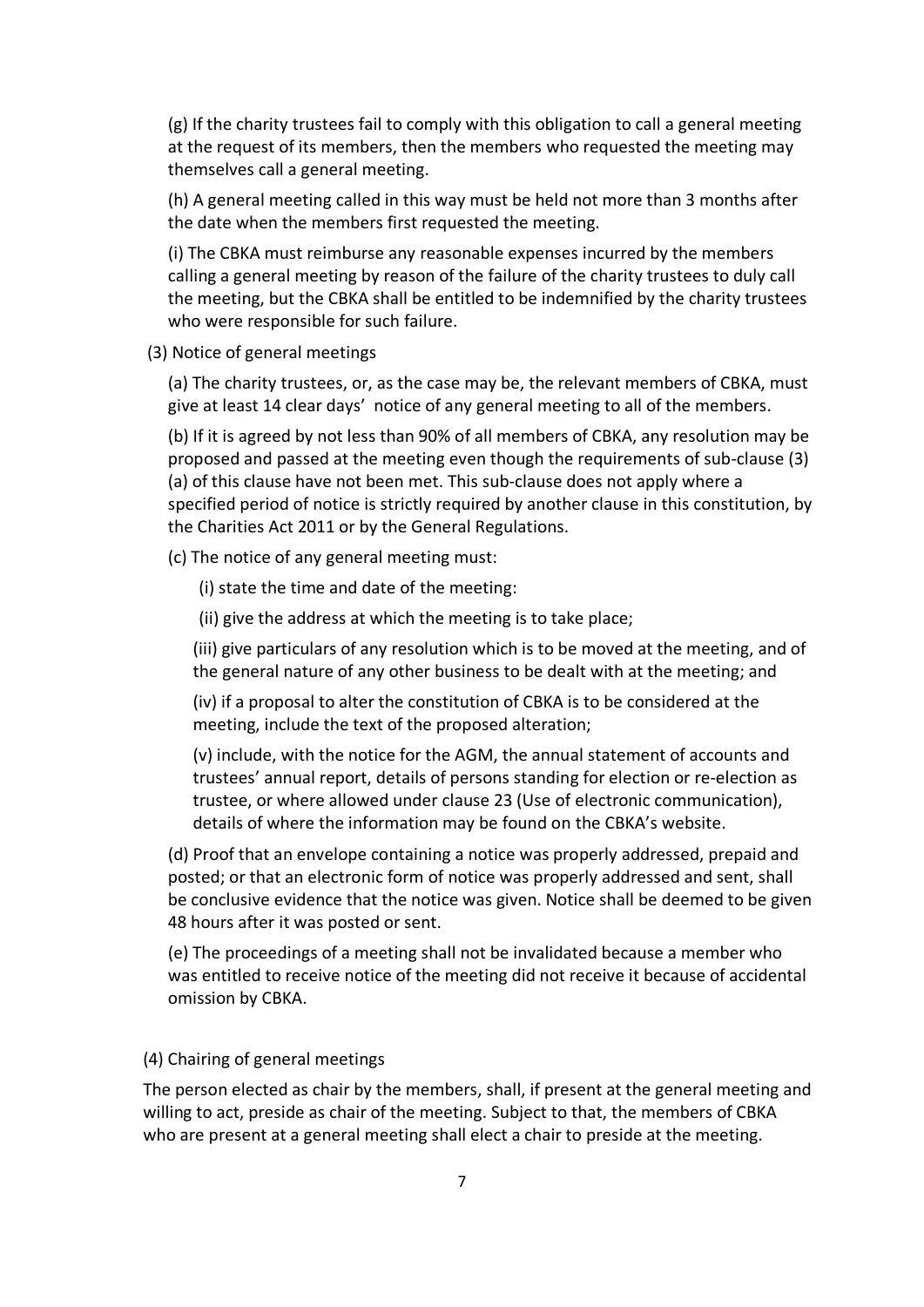(5) Quorum at general meetings

(a) No business may be transacted at any general meeting of the members of the CBKA unless a quorum is present when the meeting starts.

(b) Subject to the following provisions, the quorum for general meetings shall be the greater of 5% or three members.

(c) If the meeting has been called by or at the request of the members and a quorum is not present within 15 minutes of the starting time specified in the notice of the meeting, the meeting is closed.

(d) If the meeting has been called in any other way and a quorum is not present within 15 minutes of the starting time specified in the notice of the meeting, the chair must adjourn the meeting. The date, time and place at which the meeting will resume must either be announced by the chair or be notified to the CBKA's members at least seven clear days before the date on which it will resume.

(e) If a quorum is not present within 15 minutes of the start time of the adjourned meeting, the member or members present at the meeting constitute a quorum.

(f) If at any time during the meeting a quorum ceases to be present, the meeting may discuss issues and make recommendations to the trustees but may not make any decisions. If decisions are required which must be made by a meeting of the members, the meeting must be adjourned.

(6) Voting at general meetings

(a) Any decision shall be taken by a simple majority of votes cast at the meeting. Each Ordinary, Partner and Associate member has one vote.

b) A resolution put to the vote of a meeting shall be decided on a show of hands, unless (before or on the declaration of the result of the show of hands) a poll is duly demanded. A poll may be demanded by the chair or by at least 10% of the members present in person or by proxy at the meeting.

(c) A poll demanded on the election of a person to chair the meeting or on a question of adjournment must be taken immediately. A poll on any other matter shall be taken, and the result of the poll shall be announced, in such manner as the chair of the meeting shall decide, provided that the poll must be taken, and the result of the poll announced, within 30 days of the demand for the poll.

(d) A poll may be taken:

- (i) at the meeting at which it was demanded; or
- (ii) at some other time and place specified by the chair; or
- (iii) through the use of postal or electronic communications.

(e) In the event of an equality of votes, whether on a show of hands or on a poll, the chair of the meeting shall have a second, or casting vote.

(f) Any objection to the qualification of any voter must be raised at the meeting at which the vote is cast and the decision of the chair of the meeting shall be final.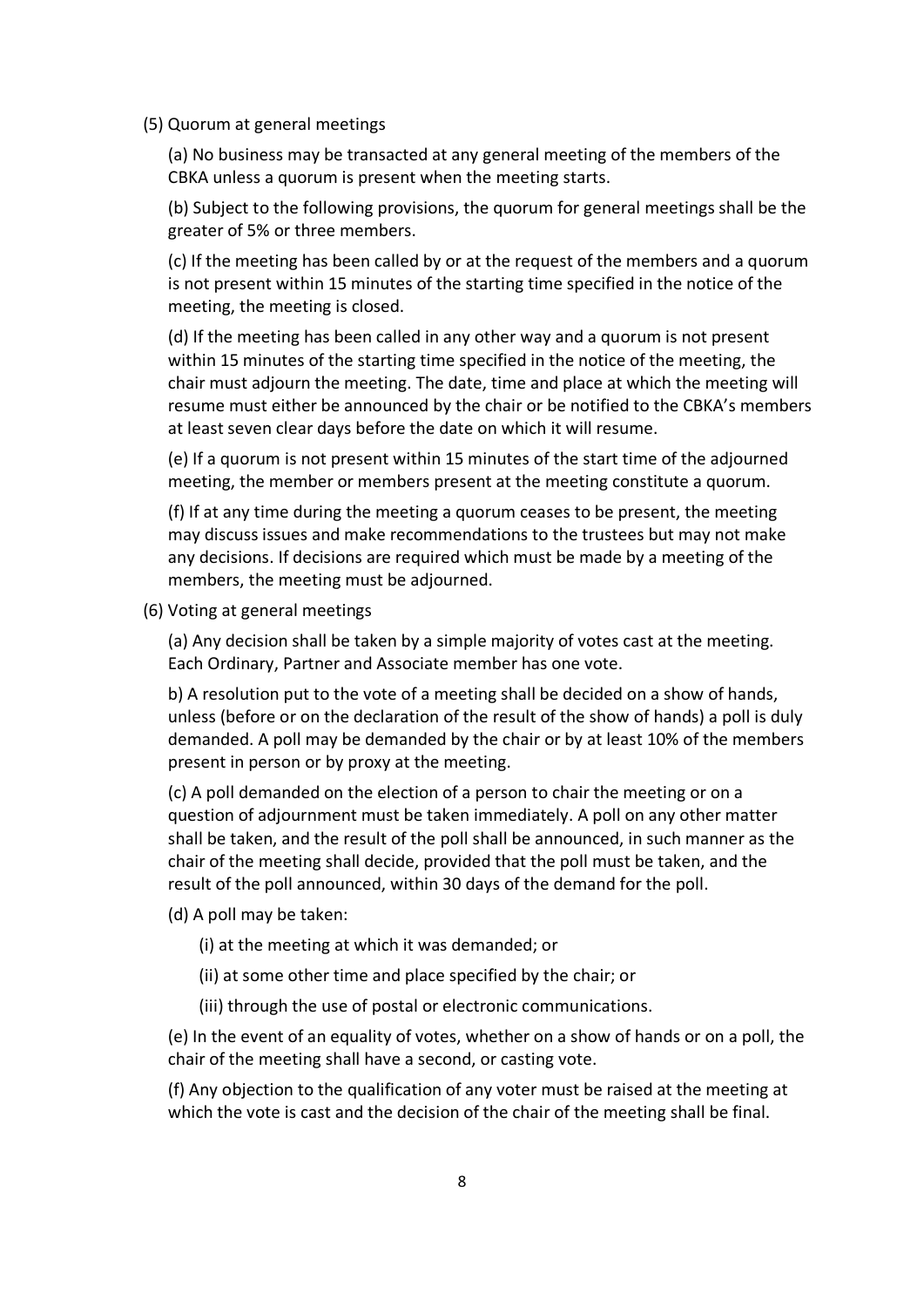### (7) Adjournment of meetings

The chair may with the consent of a meeting at which a quorum is present (and shall if so directed by the meeting) adjourn the meeting to another time and/or place. No business may be transacted at an adjourned meeting except business which could properly have been transacted at the original meeting.

### **13. Charity trustees**

(1) Functions and duties of charity trustees

The charity trustees shall manage the affairs of CBKA and may for that purpose exercise all the powers of CBKA. It is the duty of each charity trustee:

(a) to exercise his or her powers and to perform his or her functions as a trustee of CBKA in the way he or she decides in good faith would be most likely to further the purposes of CBKA; and

(b) to exercise, in the performance of those functions, such care and skill as is reasonable in the circumstances having regard in particular to:

(i) any special knowledge or experience that he or she has or holds himself or herself out as having; and

(ii) if he or she acts as a charity trustee of CBKA in the course of a business or profession, to any special knowledge or experience that it is reasonable to expect of a person acting in the course of that kind of business or profession.

(2) Eligibility for trusteeship

(a) Every charity trustee must be a natural person.

(b) No one may be appointed as a charity trustee:

• if he or she is under the age of 16 years; or

• if he or she would automatically cease to hold office under the provisions of clause 16(1) (e).

(c) No one is entitled to act as a charity trustee whether on appointment or on any re-appointment until he or she has expressly acknowledged, in whatever way the charity trustees decide, his or her acceptance of the office of charity trustee.

#### (3) Number of charity trustees

(a) There should be not less than 3 or more than 6 elected trustees;

(b) There must be at least three charity trustees. If the number falls below this minimum, the remaining trustee or trustees may act only to call a meeting of the charity trustees, or appoint a new charity trustee.

(c) The maximum number of charity trustees that can be appointed is as provided in sub-clause (a) of this clause. No trustee appointment may be made in excess of these provisions.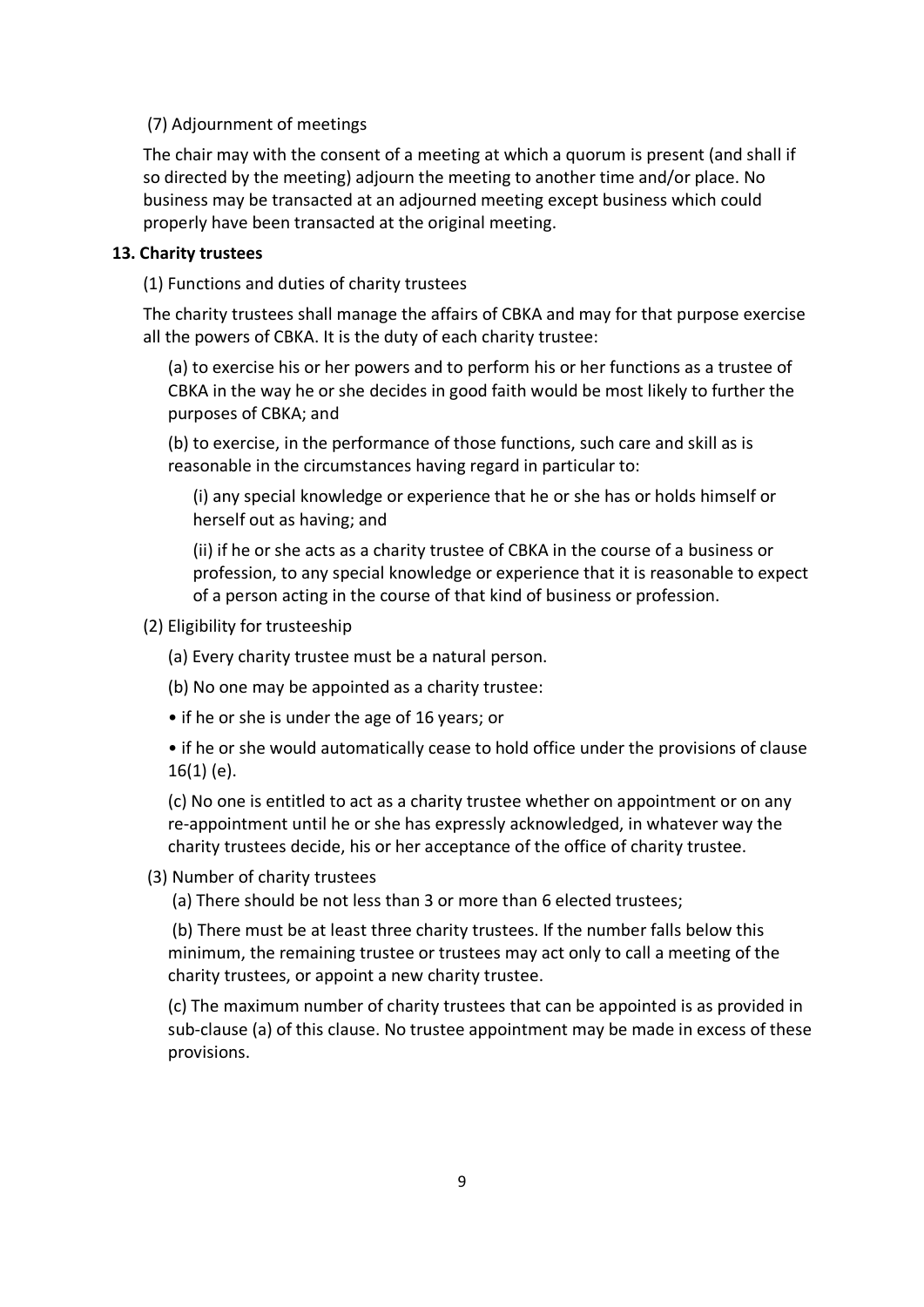(4) First charity trustees The first charity trustees of CBKA are – Dr .Julian Schofield Mrs Susan Wilkie Mr Peter Connor Dr Peter Bates Mr Douglas Brown Mrs Elizabeth Cox

### **14. Election of charity trustees and committee**

(a) Elections will take place for the offices of Chair, Vice Chair, Secretary, Treasurer, Membership Secretary and Editor. All of whom will become trustees of CBKA.

(b) In addition, elections will take place each year for six committee members, including an Internal Communications Manager.

(c) At every annual general meeting of the members of CBKA, one-third of the elected charity trustees and all of the committee members shall retire from office. If the number of elected charity trustees is not three or a multiple of three, then the number nearest to one-third shall retire from office, but if there is only one charity trustee, he or she shall retire;

(d) The charity trustees to retire by rotation shall be those who have been longest in office since their last appointment or reappointment. If any trustees were last appointed or reappointed on the same day those to retire shall (unless they otherwise agree among themselves) be determined by lot;

#### **15. Information for new charity trustees**

The charity trustees will make available to each new charity trustee, on or before his or her first appointment:

(a) a copy of this constitution and any amendments made to it; and

(b) a copy of the CBKA's latest trustees' annual report and statement of accounts.

#### **16. Retirement and removal of charity trustees**

(1) A charity trustee ceases to hold office if he or she:

(a) retires by notifying the CBKA in writing (but only if enough charity trustees will remain in office when the notice of resignation takes effect to form a quorum for meetings);

(b) is absent without the permission of the charity trustees from all their meetings held within a period of six months and the trustees resolve that his or her office be vacated;

(c) dies;

(d) in the written opinion, given to the CBKA, of a registered medical practitioner treating that person, has become physically or mentally incapable of acting as a trustee and may remain so for more than three months;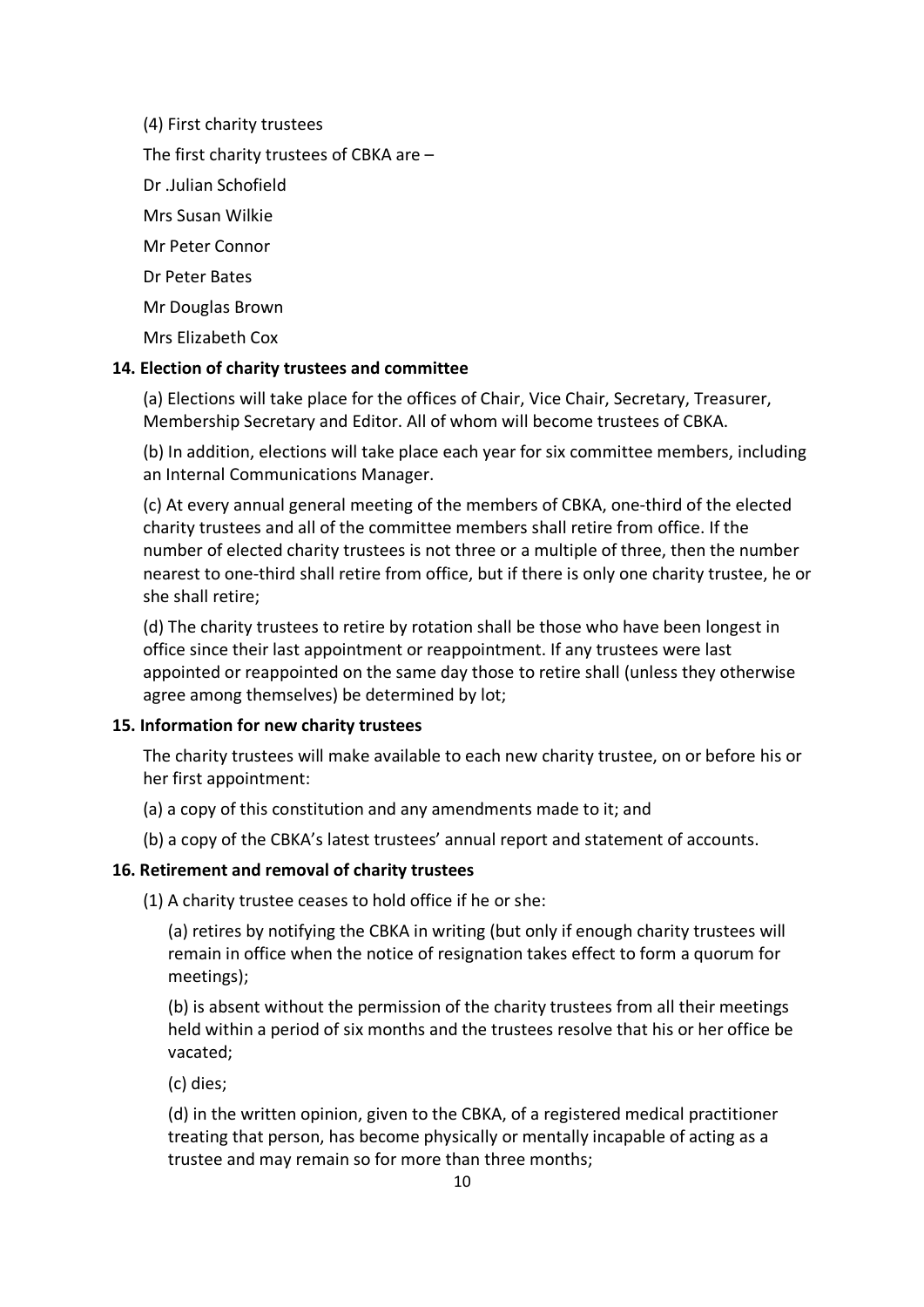(e) is disqualified from acting as a charity trustee by virtue of section 178-180 of the Charities Act 2011 (or any statutory re-enactment or modification of that provision).

# **17. Reappointment of charity trustees**

Any person who retires as a charity trustee by rotation or by giving notice to CBKA is eligible for reappointment. A charity trustee who has served for three consecutive terms may not be reappointed for a fourth consecutive term but may be reappointed after an interval of at least three years.

# **18. Taking of decisions by charity trustees**

Any decision may be taken either:

at a meeting of the charity trustees; or by resolution in writing or electronic form agreed by a majority of all of the charity trustees, which may comprise either a single document or several documents containing the text of the resolution in like form to which the majority of all of the charity trustees has signified their agreement. Such a resolution shall be effective provided that a copy of the proposed resolution has been sent, at or as near as reasonably practicable to the same time, to all of the charity trustees; and

the majority of all of the charity trustees has signified agreement to the resolution in a document or documents which has or have been authenticated by their signature, by a statement of their identity accompanying the document or documents, or in such other manner as the charity trustees have previously resolved, and delivered to CBKA at its principal office or such other place as the trustees may resolve within 28 days of the circulation date.

# **19. Delegation by charity trustees**

(1) The charity trustees may delegate any of their powers or functions to a committee or committees, and, if they do, they must determine the terms and conditions on which the delegation is made. The charity trustees may at any time alter those terms and conditions, or revoke the delegation. Working Groups can be considered to have the powers of a committee if so agreed by the Trustees.

(2) This power is in addition to the power of delegation in the General Regulations and any other power of delegation available to the charity trustees, but is subject to the following requirements –

(a) a committee may consist of two or more persons, but at least one member of each committee must be a charity trustee;

(b) the acts and proceedings of any committee must be brought to the attention of the charity trustees as a whole as soon as is reasonably practicable; and

(c) the charity trustees shall from time to time review the arrangements which they have made for the delegation of their powers.

# **20. Meetings and proceedings of charity trustees**

- (1) Calling meetings
	- (a) Any charity trustee may call a meeting of the charity trustees.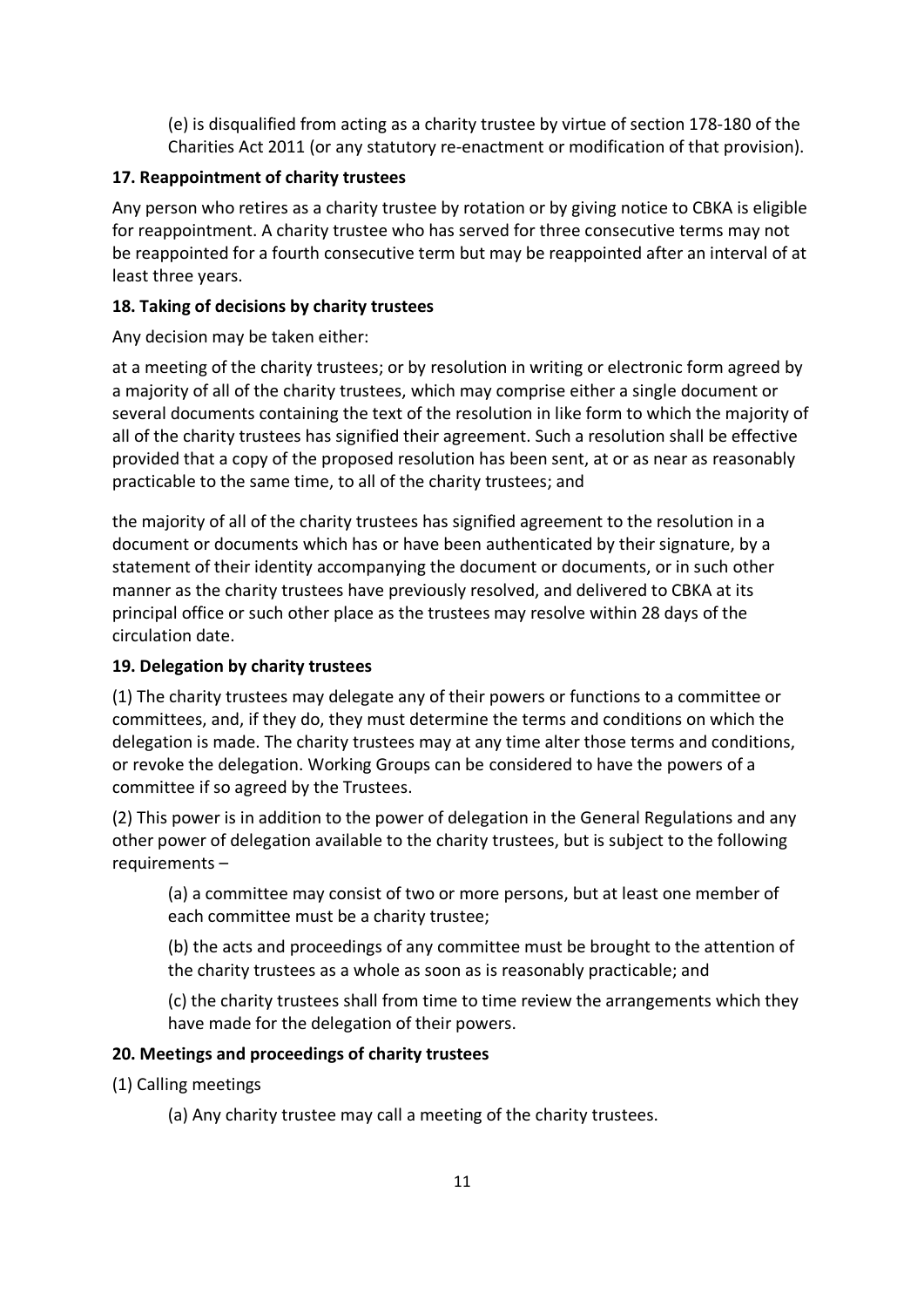(b) Subject to that, the charity trustees shall decide how their meetings are to be called, and what notice is required.

# (2) Chairing of meetings

The elected Chair will normally chair trustees meetings. In the absence of the Chair, the Vice –chair will chair the meeting. If neither Chair nor Vice-Chair is present within 10 minutes after the time of the meeting, the charity trustees present may appoint one of their number to chair that meeting.

### (3) Procedure at meetings

(a) No decision shall be taken at a meeting unless a quorum is present at the time when the decision is taken. The quorum is four charity trustees, or the number nearest to one third of the total number of charity trustees, whichever is greater, or such larger number as the charity trustees may decide from time to time. A charity trustee shall not be counted in the quorum present when any decision is made about a matter upon which he or she is not entitled to vote.

(b) Questions arising at a meeting shall be decided by a majority of those eligible to vote.

(c) In the case of an equality of votes, the chair shall have a second or casting vote.

(4) Participation in meetings by electronic means

(a) A meeting may be held by suitable electronic means agreed by the charity trustees in which each participant may communicate with all the other participants.

b) Any charity trustee participating at a meeting by suitable electronic means agreed by the charity trustees in which a participant or participants may communicate with all the other participants shall qualify as being present at the meeting.

(c) Meetings held by electronic means must comply with rules for meetings, including chairing and the taking of minutes.

### **21. Saving provisions**

(1) Subject to sub-clause (2) of this clause, all decisions of the charity trustees, or of a committee of charity trustees, shall be valid notwithstanding the participation in any vote of a charity trustee:

who was disqualified from holding office;

who had previously retired or who had been obliged by the constitution to vacate office;

who was not entitled to vote on the matter, whether by reason of a conflict of interest or otherwise;

if, without the vote of that charity trustee and that charity trustee being counted in the quorum, the decision has been made by a majority of the charity trustees at a quorate meeting.

(2) Sub-clause (1) of this clause does not permit a charity trustee to keep any benefit that may be conferred upon him or her by a resolution of the charity trustees or of a committee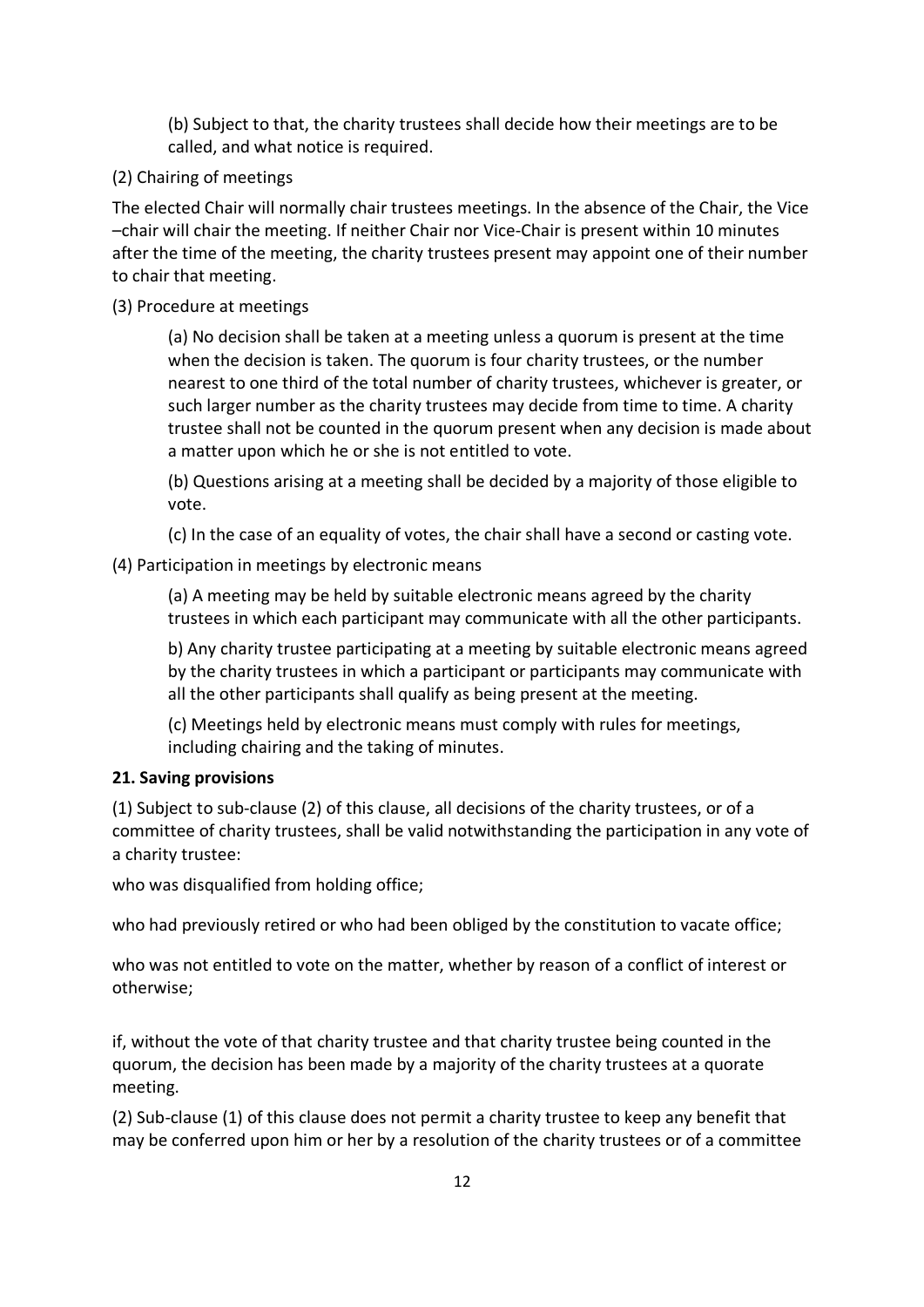of charity trustees if, but for clause (1), the resolution would have been void, or if the charity trustee has not complied with clause 7 (Conflicts of interest).

# **22. Execution of documents**

(1) CBKA shall execute documents by signature.

(2) A document is validly executed by signature if it is signed by at least two of the charity trustees.

# **23. Use of electronic communications**

CBKA will comply with the requirements of the Communications Provisions in the General Regulations and in particular:

(a) the requirement to provide within 21 days to any member on request a hard copy of any document or information sent to the member otherwise than in hard copy form;

(b) any requirements to provide information to the Commission in a particular form or manner.

## **24. Keeping of Registers**

CBKA must comply with its obligations under the General Regulations in relation to the keeping of, and provision of access to, registers of its members and charity trustees.

## **25. Minutes**

The charity trustees must keep minutes of all:

(1) appointments of officers made by the charity trustees;

(2) proceedings at general meetings of CBKA;

(3) meetings of the charity trustees and committees of charity trustees including:

the names of the trustees present at the meeting;

the decisions made at the meetings; and

where appropriate the reasons for the decisions;

(4) decisions made by the charity trustees otherwise than in meetings.

# **26. Accounting records, accounts, annual reports and returns, register maintenance**

(1) The charity trustees must comply with the requirements of the Charities Act 2011 with regard to the keeping of accounting records, to the preparation and scrutiny of statements of accounts, and to the preparation of annual reports and returns. The statements of accounts, reports and returns must be sent to the Charity Commission, regardless of the income of CBKA, within 10 months of the financial year end.

(2) The charity trustees must comply with their obligation to inform the Commission within 28 days of any change in the particulars of CBKA entered on the Central Register of Charities.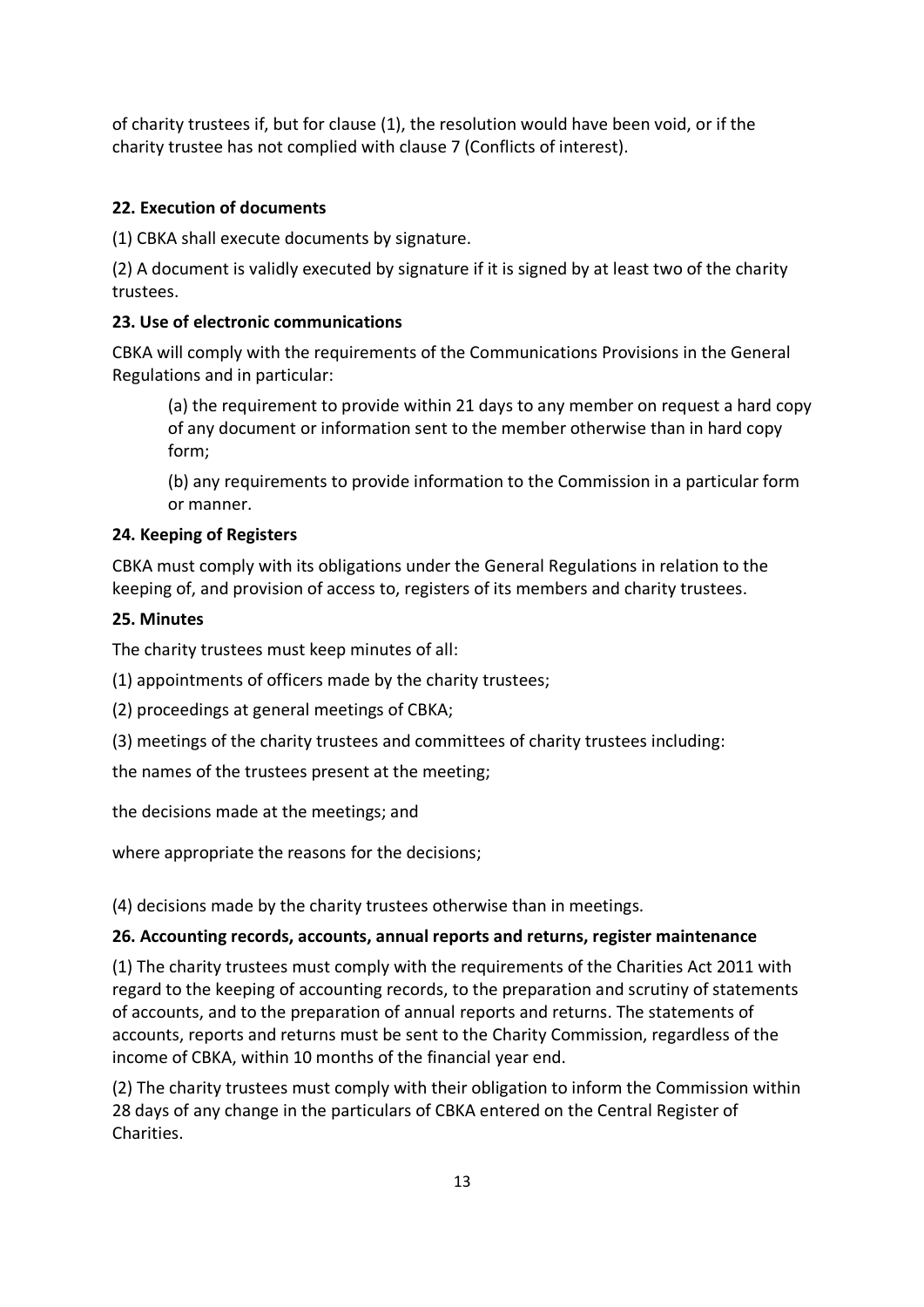# **27. Rules**

The charity trustees may from time to time make such reasonable and proper rules or bye laws as they may deem necessary or expedient for the proper conduct and management of CBKA, but such rules or bye laws must not be inconsistent with any provision of this constitution. Copies of any such rules or bye laws currently in force must be made available to any member of CBKA on request.

# **28. Disputes**

If a dispute arises between members of CBKA about the validity or propriety of anything done by the members under this constitution, and the dispute cannot be resolved by agreement, the parties to the dispute must first try in good faith to settle the dispute by mediation before resorting to litigation.

## **29. Amendment of constitution**

As provided by clauses 224-227 of the Charities Act 2011:

(1) This constitution can only be amended:

- (a) by resolution agreed in writing by all members of CBKA; or
- (b) by a resolution passed by a 75% majority of votes cast at a general meeting of the members of CBKA.

(2) Any alteration of clause 3 (Objects), clause 30 (Voluntary winding up or dissolution), this clause, or of any provision where the alteration would provide authorisation for any benefit to be obtained by charity trustees or members of CBKA or persons connected with them, requires the prior written consent of the Charity Commission.

(3) No amendment that is inconsistent with the provisions of the Charities Act 2011 or the General Regulations shall be valid.

(4) A copy of any resolution altering the constitution, together with a copy of CBKA's constitution as amended, must be sent to the Commission within 15 days from the date on which the resolution is passed. The amendment does not take effect until it has been recorded in the Register of Charities.

### **30. Voluntary winding up or dissolution**

(1) As provided by the Dissolution Regulations, CBKA may be dissolved by resolution of its members. Any decision by the members to wind up or dissolve CBKA can only be made:

(a) at a general meeting of the members of CBKA called in accordance with clause 12 (Meetings of Members), of which not less than 14 days' notice has been given to those eligible to attend and vote:

(i) by a resolution passed by a 75% majority of those voting, or

(ii) by a resolution passed by decision taken without a vote and without any expression of dissent in response to the question put to the general meeting; or

(b) by a resolution agreed in writing by all members of CBKA.

(2) Subject to the payment of all CBKA's debts: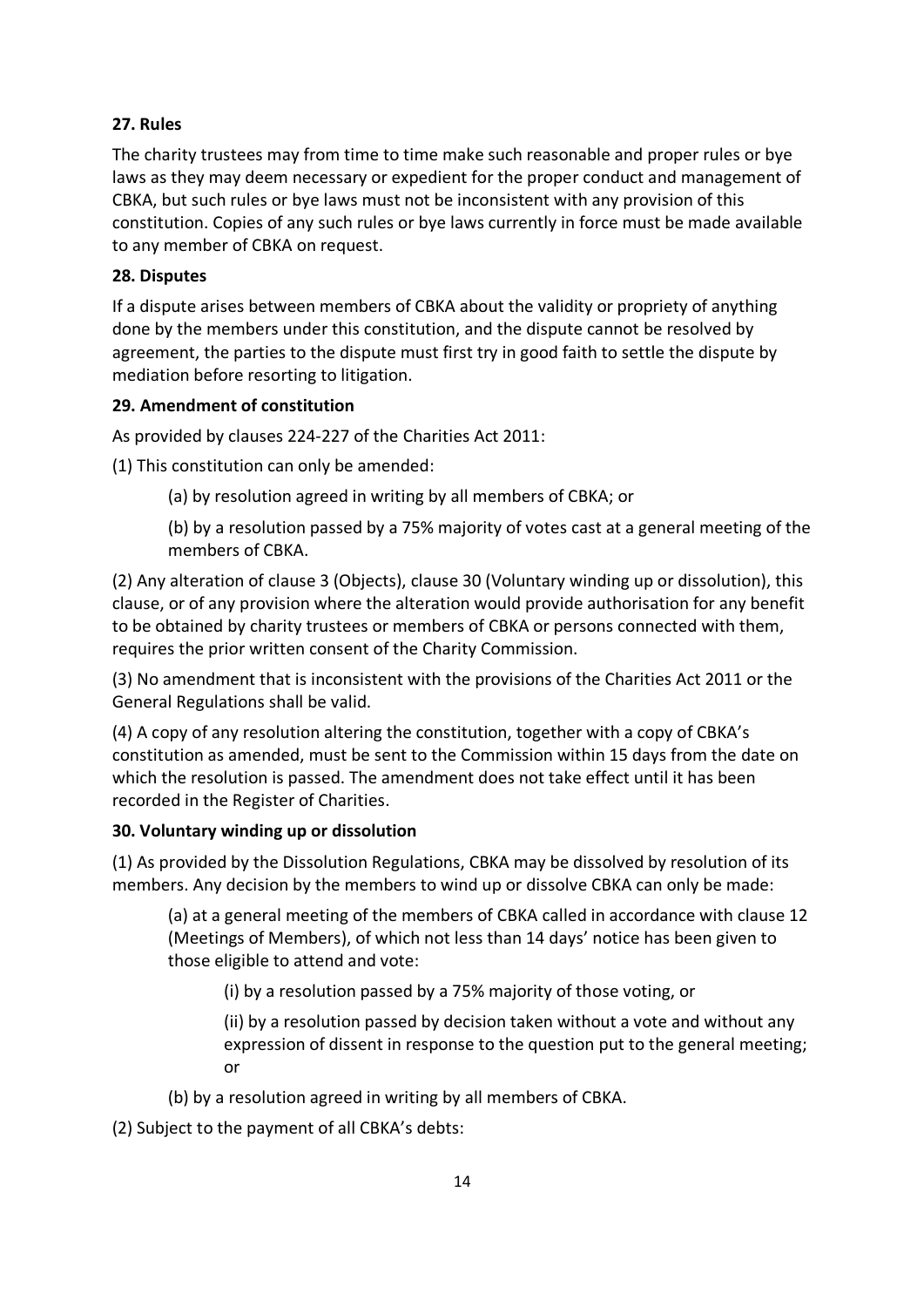(a) Any resolution for the winding up of CBKA, or for the dissolution of CBAK without winding up, may contain a provision directing how any remaining assets of CBKA shall be applied.

(b) If the resolution does not contain such a provision, the charity trustees must decide how any remaining assets of CBKA shall be applied.

(c) In either case the remaining assets must be applied for charitable purposes the same as or similar to those of CBKA.

(3) CBKA must observe the requirements of the Dissolution Regulations in applying to the Commission for CBKA to be removed from the Register of Charities, and in particular:

(a) the charity trustees must send with their application to the Commission:

(i) a copy of the resolution passed by the members of CBKA;

(ii) a declaration by the charity trustees that any debts and other liabilities of CBKA have been settled or otherwise provided for in full; and

(iii) a statement by the charity trustees setting out the way in which any property of CBKA has been or is to be applied prior to its dissolution in accordance with this constitution;

(b) the charity trustees must ensure that a copy of the application is sent within seven days to every member and employee of CBKA, and to any charity trustee of CBKA who was not privy to the application.

(4) If CBKA is to be wound up or dissolved in any other circumstances, the provisions of the Dissolution Regulations must be followed.

#### **31. Interpretation**

In this constitution:

"connected person" means:

(a) a child, parent, grandchild, grandparent, brother or sister of the charity trustee;

(b) the spouse or civil partner of the charity trustee or of any person falling within sub-clause (a) above;

(c) a person carrying on business in partnership with the charity trustee or with any person falling within sub-clause (a) or (b) above;

(d) an institution which is controlled –

(i) by the charity trustee or any connected person falling within sub-clause (a), (b), or (c) above; or

(ii) by two or more persons falling within sub-clause (d)(i), when taken together

(e) a body corporate in which –

(i) the charity trustee or any connected person falling within sub-clauses (a) to (c) has a substantial interest; or

(ii) two or more persons falling within sub-clause (e) (i) who, when taken together, have a substantial interest.